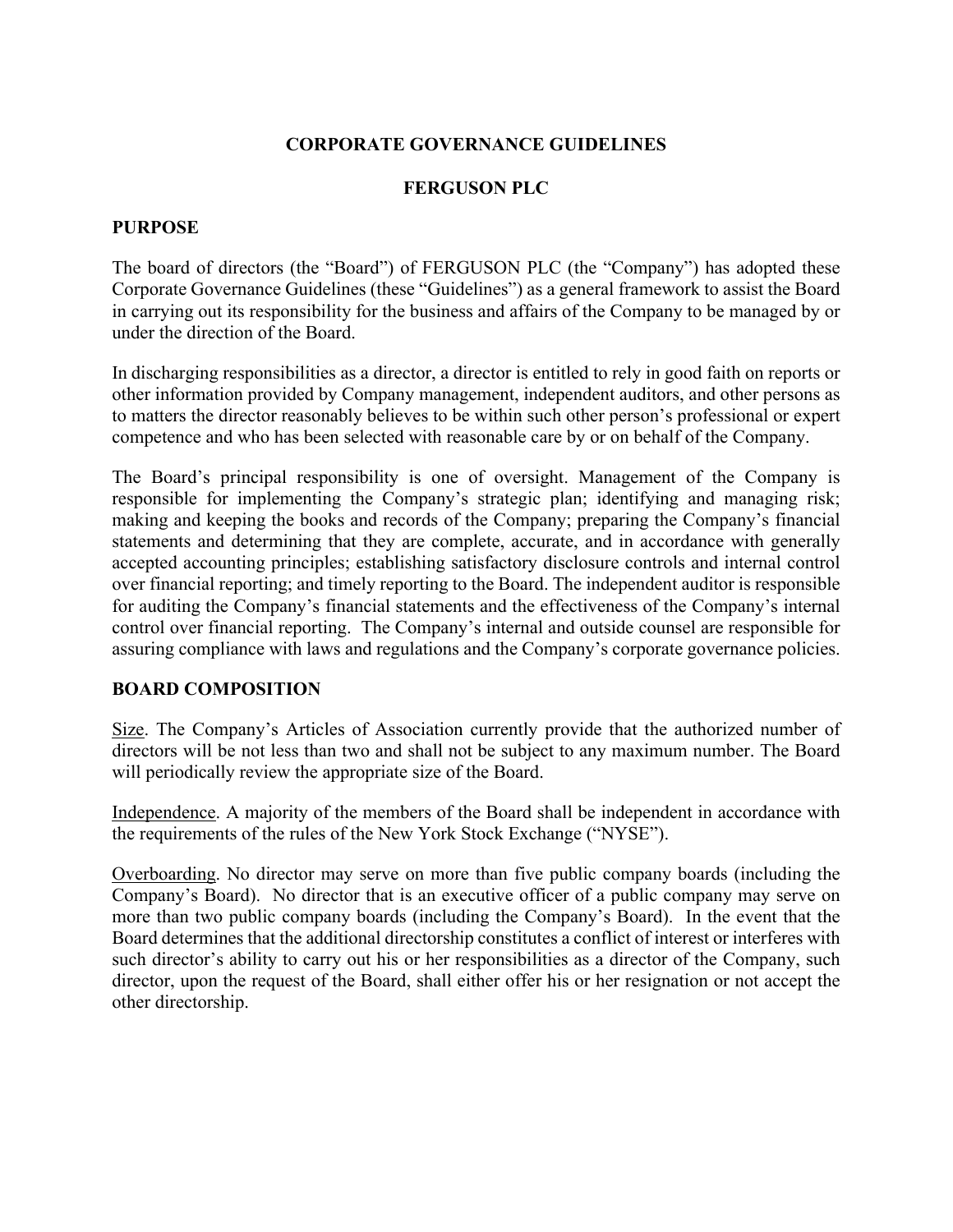Election / Appointment / Term. Executive directors are appointed by members of the Board without term limits. All directors are nominated for election based on the recommendations of the Nominations Committee and are subject to annual election by stockholders.

Selection of Board Nominees / Director Criteria. The Board has overall responsibility for the selection of candidates for nomination or appointment to the Board. The Nominations Committee will recommend director candidates to the Board for nomination or appointment. The Board's policy is to encourage selection of directors who will contribute to the Company's overall corporate goals. The Board and/or the Nominations Committee will annually review the experience and characteristics appropriate for Board members and director candidates in light of the Board's composition at the time, and the skills and expertise needed for effective operation of the Board and its committees.

The Director Criteria the Board considers, based on the recommendations of the Nominations Committee, will include:

- 1. *Ethics*. Directors should be persons of good reputation and character who conduct themselves in accordance with high personal and professional ethical standards, including the policies set forth in the Company's Code of Business Conduct and Ethics.
- 2. *Conflicts of Interest*. Each director should not, by reason of any other position, activity or relationship, be subject to any conflict of interest that would impair the director's ability to fulfill the responsibilities of a member of the Board.
- 3. *Independence*. The Board will consider whether directors and nominees will be considered independent under the standards of the NYSE and the UK Governance Code, and the heightened independence standards for Audit Committee, Nominations Committee, and Remuneration Committee under the securities laws and the UK Governance Code, as applicable.
- 4. *Business and Professional Activities*. Directors should maintain a professional life active enough to keep them in contact with the markets and/or the industry in which the Company is active. A significant position or title change will be seen as reason to review a director's membership on the Board.
- 5. *Experience, Qualifications and Skills*. Directors should have the educational background, experience, qualifications and skills relevant for effective management and oversight of the Company's management, which may include experience at senior executive levels in comparable companies, public service, professional service firms, or educational institutions.
- 6. *Time / Participation*. Directors should have the time and willingness to carry out their duties and responsibilities effectively, including time to study informational and background materials and to prepare for meetings. Directors should arrange their schedules to allow them to attend all scheduled Board and committee meetings. The Board will consider the participation of and contributions to the activities of the Board for any director recommended for re-nomination.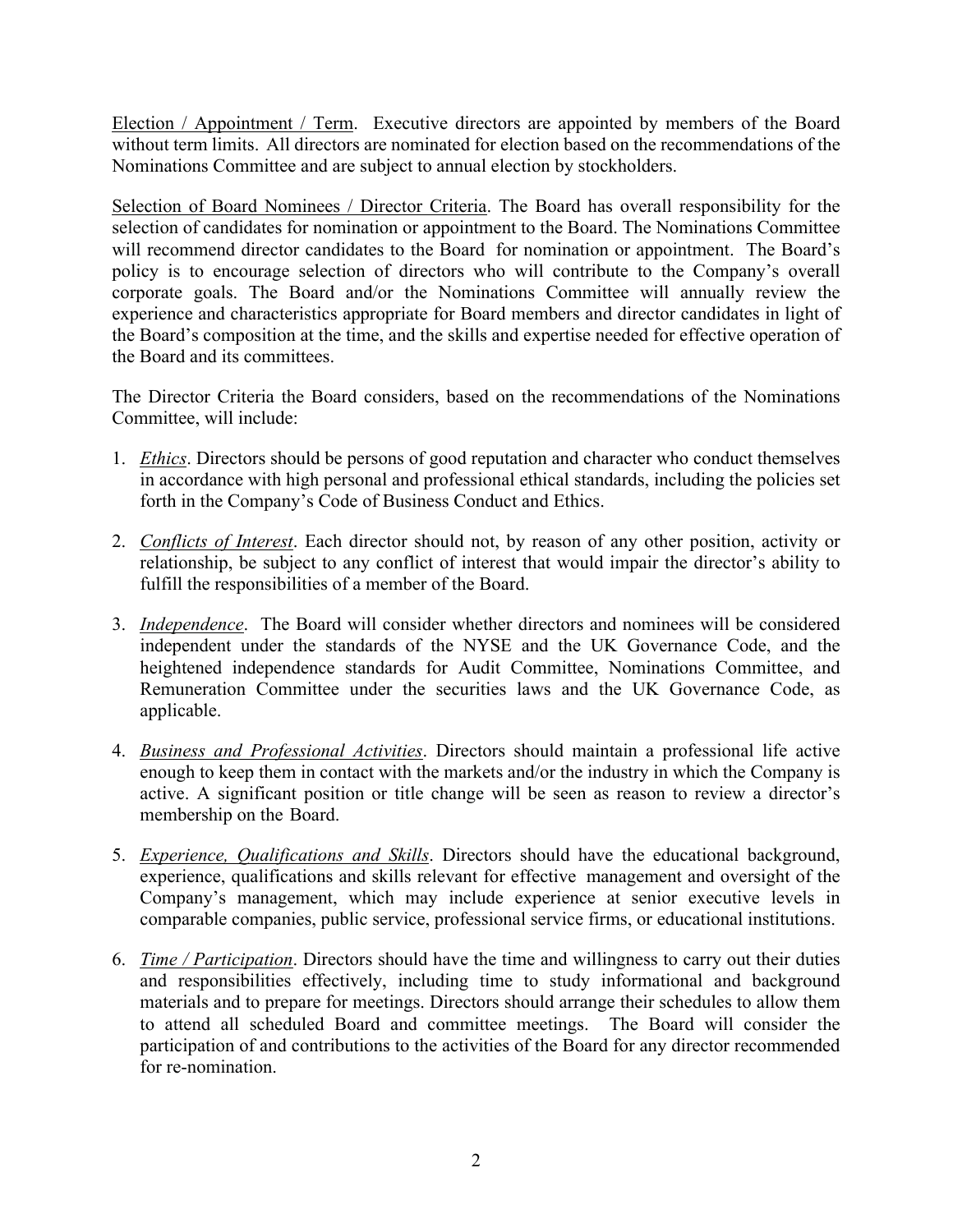- 7. *Board Evaluation.* The Board will consider the results of the annual Board evaluation in its Board refreshment strategy.
- 8. *Overboarding*. When making new appointments, the Board should take into account other demands on the director's time and significant commitments should be disclosed. Additional external appointments should not be undertaken unless they have been approved by the Board.
- 9. *Diversity*. The Board believes that diversity, including gender, race and ethnicity, brings a diversity of viewpoints to the Board that is important to the effectiveness of the Board's oversight of the Company.
- 10. *Tenure / Retirement*. The Board does not believe that there should be a fixed term or retirement age for directors, but will consider each director's tenure and the average tenure of the Board. The chairperson, though, should not remain in the position beyond nine years from the date of his or her first appointment to the Board. A limited extension beyond nine years may be justified to facilitate effective succession planning and the development of a diverse Board. A clear explanation of any such extension should be provided.

## **BOARD STRUCTURE AND OPERATIONS**

Board Leadership*.*The Board will periodically appoint a chairperson of the Board. The chairperson must be independent on appointment. The roles of chairperson and CEO should not be exercised by the same individual and the CEO should not become chairperson. In addition, the Board shall appoint one of the independent non-executive directors to be the senior independent director to provide a sounding board for the chairperson and serve as an intermediary for the other directors and shareholders. The Company will appropriately disclose the name of the chairperson and senior independent director or method by which interested parties may contact the independent directors. The Board will conduct an annual assessment of its leadership structure to determine that the leadership structure is the most appropriate for the Company, taking into account the recommendations of the Nominations Committee.

Board Committees. The committees of the Board will include the Audit Committee, Remuneration Committee, Nominations Committee, and the Major Announcement Committee. The Board may, from time to time, establish additional committees.

Meetings. The Board shall meet at least four times a year at such times and places, subject to the policies and procedures of the Company, as it deems necessary to fulfill its responsibilities. The agenda for Board meetings will be prepared by the Board chairperson and the Company Secretary. The Board shall keep minutes of its proceedings. The Board is governed by the rules regarding meetings (including meetings in person or by telephone or other similar communications equipment), action without meetings, notice, waiver of notice, and quorum and voting requirements set out in the Company's Articles of Association.

Executive Sessions. The chairperson and the independent directors will meet on a regularly scheduled basis in executive sessions without the CEO or other members of the Company's management. The Board may invite any individuals to its meetings as it deems appropriate. However, the Board shall meet regularly without such individuals present.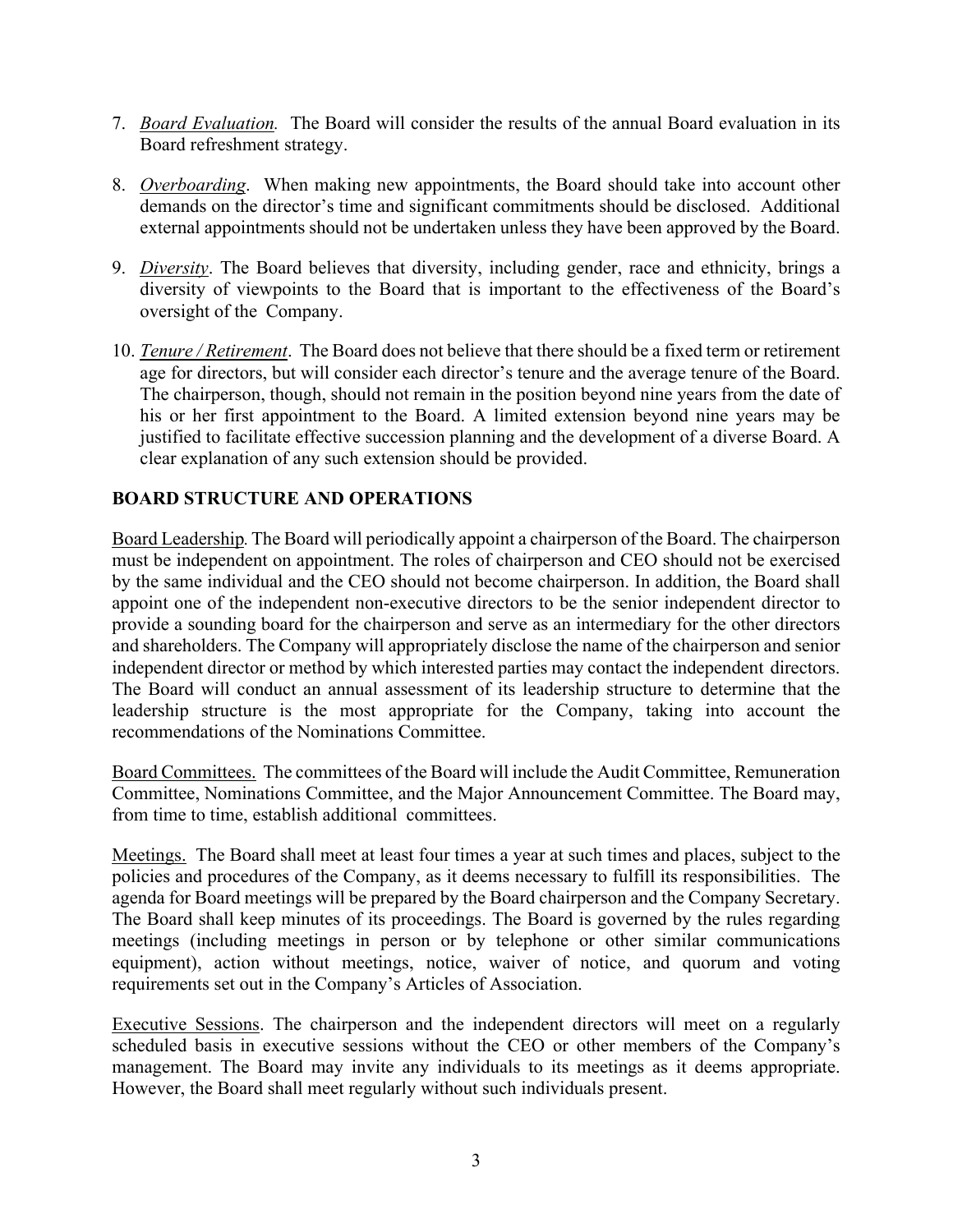Attendance. Board members are expected to devote sufficient time and attention to prepare for, attend and participate in Board meetings and meetings of committees on which they serve, including advance review of meeting materials that may be circulated prior to each meeting.

Onboarding / Education. The Company will provide new members of the Board with appropriate onboarding briefings, and the full Board with educational resources and opportunities related to fiduciary duties and other matters as may be appropriate or requested by the Board.

Access to Management. The Board shall have unfettered access to the Company's senior management team and other employees.

Outside Advisors. The Board shall have the authority, in its sole discretion, to retain and terminate investment banks, outside legal counsel, and such other advisors as it deems necessary to fulfill its duties and responsibilities, at the expense of the Company. However, the Board shall not be required to implement or act consistently with the advice or recommendations of any investment bank, outside legal counsel or other advisor, and the authority granted in these Corporate Governance Guidelines shall not affect the ability or obligation of the Board to exercise its own judgment in fulfillment of its duties. The Board shall set the compensation and retention terms and oversee the work of any investment bank, outside legal counsel or any other advisors. Any communications between the Board and its outside legal counsel will be privileged communications.

Funding. The Board shall receive appropriate funding from the Company, as determined by the Board, for the payment of compensation to any investment bank, outside legal counsel and any other advisors, and the ordinary administrative expenses of the Board that are necessary or appropriate in carrying out its duties.

Delegation of Authority. Other than for those matters reserved for the Board which are nondelegable, the Board may delegate its responsibilities, along with the authority to take action in relation to such responsibilities, to one or more committees as the Board may deem appropriate in its sole discretion.

Books and Records. The Board will have access to the Company's books, records, facilities and personnel.

# **BOARD DUTIES AND RESPONSIBILITIES**

A director is expected to discharge his or her director duties, including duties as a member of a committee on which the director serves, in good faith and in a manner the director reasonably believes to be in the best interests of the Company. The authority and responsibilities of the Board shall include:

- 1. Strategic Plan. To set the direction of the Company and monitor management to ensure that the Company achieves its objectives; to review, monitor and approve the overall operating, financial and strategic plans, operating goals and performance of the Company
- 2. Reporting and Compliance Systems. To ensure that Company management maintains an effective system for timely reporting to the Board or appropriate Board committees and to the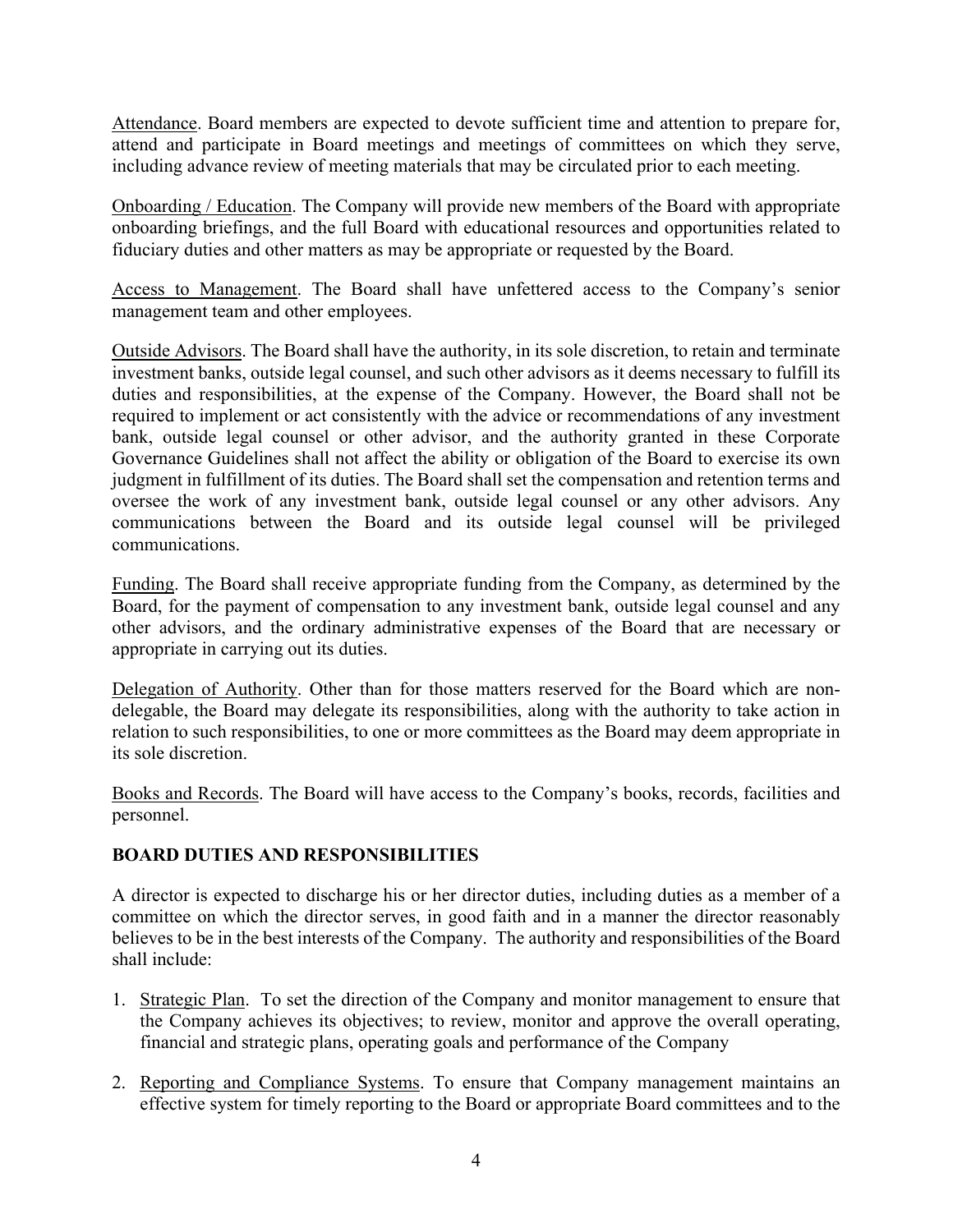public as required on the following: (1) the Company's financial and business plans, strategies and objectives; (2) the financial results and condition of the Company and its business segments; (3) significant accounting, regulatory, competitive, litigation and other external issues affecting the Company; and (4) systems of control which promote accurate and timely reporting of financial information to stockholders and compliance with laws and corporate policies.

- 3. Risk Oversight. To understand the principal risks associated with the Company's business on an ongoing basis, and oversee the key risk decisions of management, which includes comprehending the appropriate balance between risks and rewards.
- 4. Disclose Relationships. To disclose promptly to the Board any existing or proposed relationships with the Company (other than service as a Board member or on Board committees) which could be required to be disclosed or could affect the independence of the director under applicable listing standards, including direct relationships between the Company and the director and his or her family members, and indirect relationships between the Company and any business, nonprofit or other organization in which the director is a general partner or manager, officer, or significant stockholder, or is materially financially interested.
- 5. Shareholder Engagement. To ensure that the Company maintains an active dialogue with shareholders so that their perspectives are thoughtfully considered; and to review shareholder proposals properly submitted.
- 6. Annual Shareholders Meeting. To attend the Company's annual shareholders meeting unless unusual circumstances make attendance impractical.
- 7. Corporate Culture. To devise and maintain a human capital management system and a corporate culture that promote compliance with legal and regulatory requirements and the ethical conduct of the Company's business.
- 8. Sustainability: To promote the long-term sustainable growth of the Company, including considering the social and environmental goals of the Company.
- 9. Compensation. To select, evaluate, and compensate the Company's CEO and other executive officers and to approve the compensation of directors, based on the recommendations of the Remuneration Committee.
- 10. Management Succession Planning. To approve, based on the recommendations of the Nominations Committee, a CEO and executive officer succession plan, which shall include policies and principles for succession in the event of emergency, such as the death, disability, or unexpected sudden departure, or retirement of the CEO and an executive officer.
- 11. Board Evaluation. To review the results of the annual board evaluation conducted by the Nominations Committee to determine whether the Board and its committees are functioning effectively.